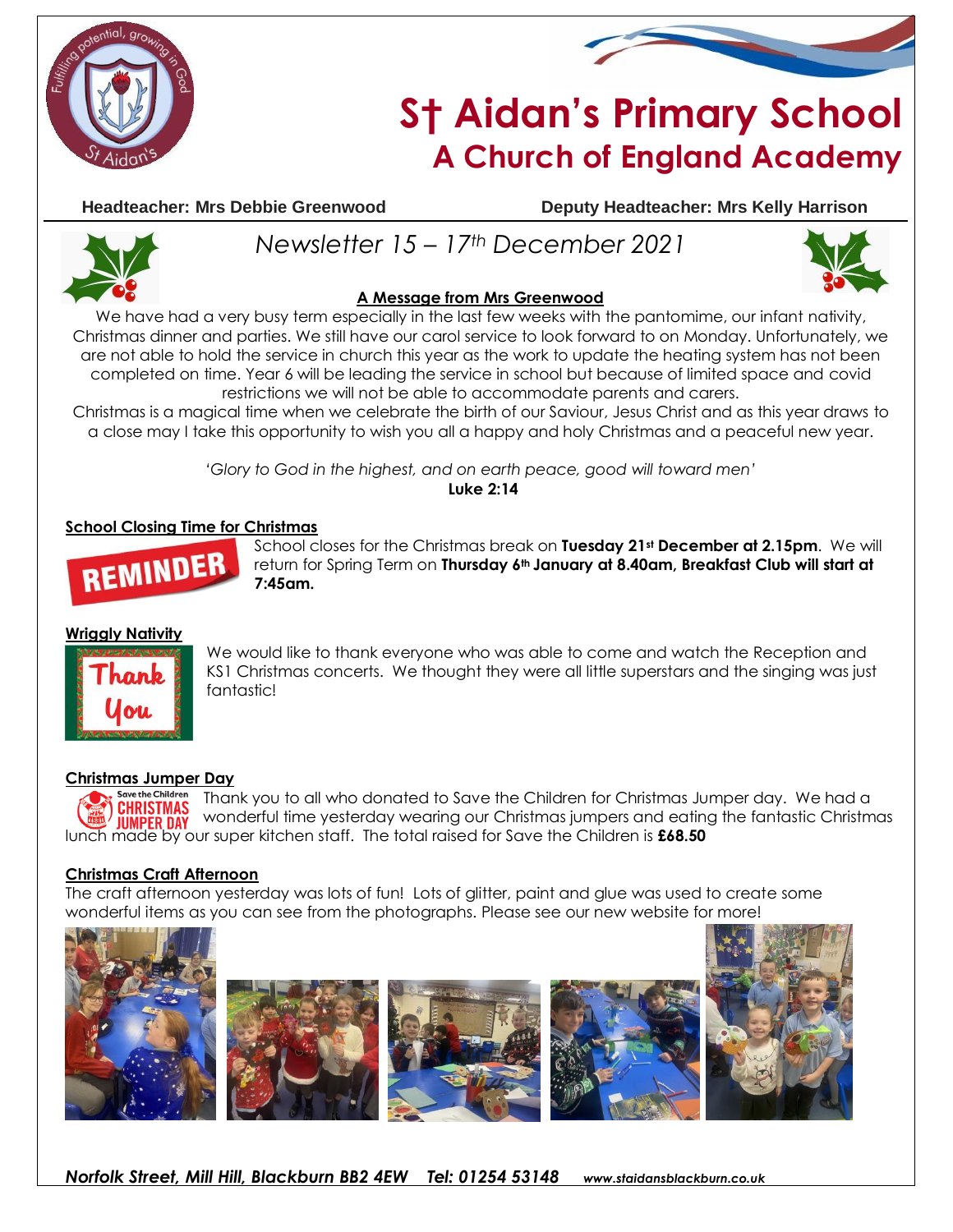#### **Christmas Parties**

What a very busy time we have had at St. Aidan's this week. The week ended with the annual Christmas parties for KS1 and KS2. The children played lots of party games and danced to festive music. The children in KS1 had a surprise visitor, Father Christmas who made time in his very busy schedule to visit the school and hand out presents!

### **Christingle.**



Year 4 had a wonderful time this week learning about how the Christingle is a symbolic object that represents Advent, Christmas and Epiphany. The children enjoyed creating their own Christingles to take home.

### **House Point Dojo Winners**

Congratulations to **CALDER** for gaining the most Dojo points this half term. They will celebrate on Monday morning with a surprise treat. Pictures will be posted on Class Dojo.

#### **Selection Box Raffle**

We are having a selection box raffle. We are raising money for school funds. The raffle tickets will be sold by the school council team at break time for **20p per ticket or £1.00 a strip.** We would also like to say a HUGE thank you to Morrisons, Douglas Signs, The Bee Hive Inn, Tudor House Nursery Feniscowles and many other members of our community who have made the donations to make this raffle possible.



#### **Contact Telephone Numbers**

From past experience we know that people change their mobile phones over the Christmas period, can you please make sure that we have your up-to-date phone numbers when we return in January – this is critical in case of emergencies. It also means you will receive important messages (e.g. school closures, club cancellations, etc.) via text message.

#### **Fond Farewell**



We will be waving a fond farewell to Mrs Wilding at the end of this term. Mrs Wilding who has worked at the school for 17 years, will be leaving to start a new challenge in her career. I am sure you will all join with me in congratulating her and wishing her all the best for the future.

#### **School Footwear**



Our uniform dress code is **black shoes only, NOT TRAINERS or any canvas shoes**. I would be grateful if you could ensure that your child comes to school wearing the correct footwear in the new year. Thank you for your support in this matter.



#### **Admission to Reception Class**

The online admission form for admission to Reception Class for September 2022 is now accessible using the following link:- <https://blackburn.gov.uk/SynergyWeb/Parents/appsummary.aspx> If you have a child due to start primary school next September (born between 1st September 2017 and 31st August 2018), please ensure you complete the online admission form. The closing dates is:-

#### **Primary School - Saturday 15th January 2022**

#### **ALWAYS House Statistics**

ALWAYS following the school rights this week:

| $ -$ | $\mathcal{L}$ ALDER | <b>NTER</b><br>Ak<br>w | <b>RIBBLE</b> |
|------|---------------------|------------------------|---------------|
| 100% | 98%                 | 98%                    | 98%           |

*Norfolk Street, Mill Hill, Blackburn BB2 4EW Tel: 01254 53148 www.staidansblackburn.co.uk*